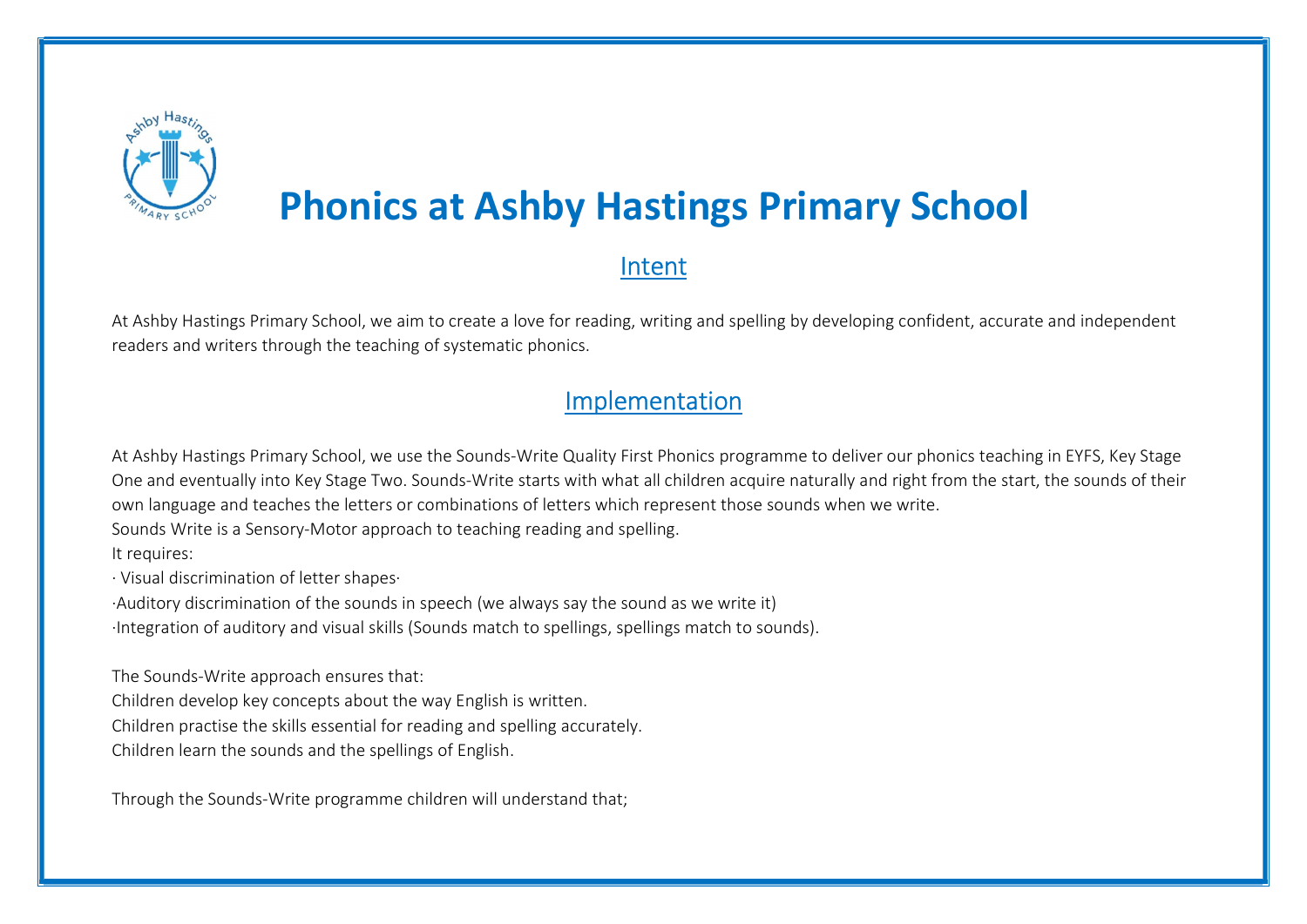- Letters represent sounds
- A sound can be spelled with 1,2,3 or 4 letters.
- In English the same sound is often written with different spellings (same sound, different spellings).
- In English, the same spelling can spell different sounds

The children are taught the skills of Blending, Segmenting and Phoneme Manipulation

#### Blending

In order to read we need to be able to blend sounds together and at the end 'hear' a meaningful word. Daily practise in the Sounds-Write lessons will develop good blending.

#### Segmenting

 The English written language is a sound > spelling code it is important that children are taught to segment the sounds in words so they can read and spell with ease. Through segmenting children have the opportunity to notice the ways in which the individual sounds are spelled.

#### Phoneme Manipulation

Skilled readers are able to add, change or omit sounds in words and understand how this manipulation of sounds makes new words. This skill of phoneme manipulation is essential so that a new reader can swap sounds around to deal with same spelling-different sound.

#### Code Knowledge

For skilled fluent reading it is vital that children have a thorough knowledge of the spelling code of the 44 sounds of English. The code is taught through multi-sensory activities and lessons where the children are building whole words sound by sound, reading words and writing words. Children need to be taught explicitly and extensively how the sounds of English are written. This teaching and learning should be repeatedly revised and reinforced during daily reading and spelling activities. The code should not be allowed to remain a mystery to pupils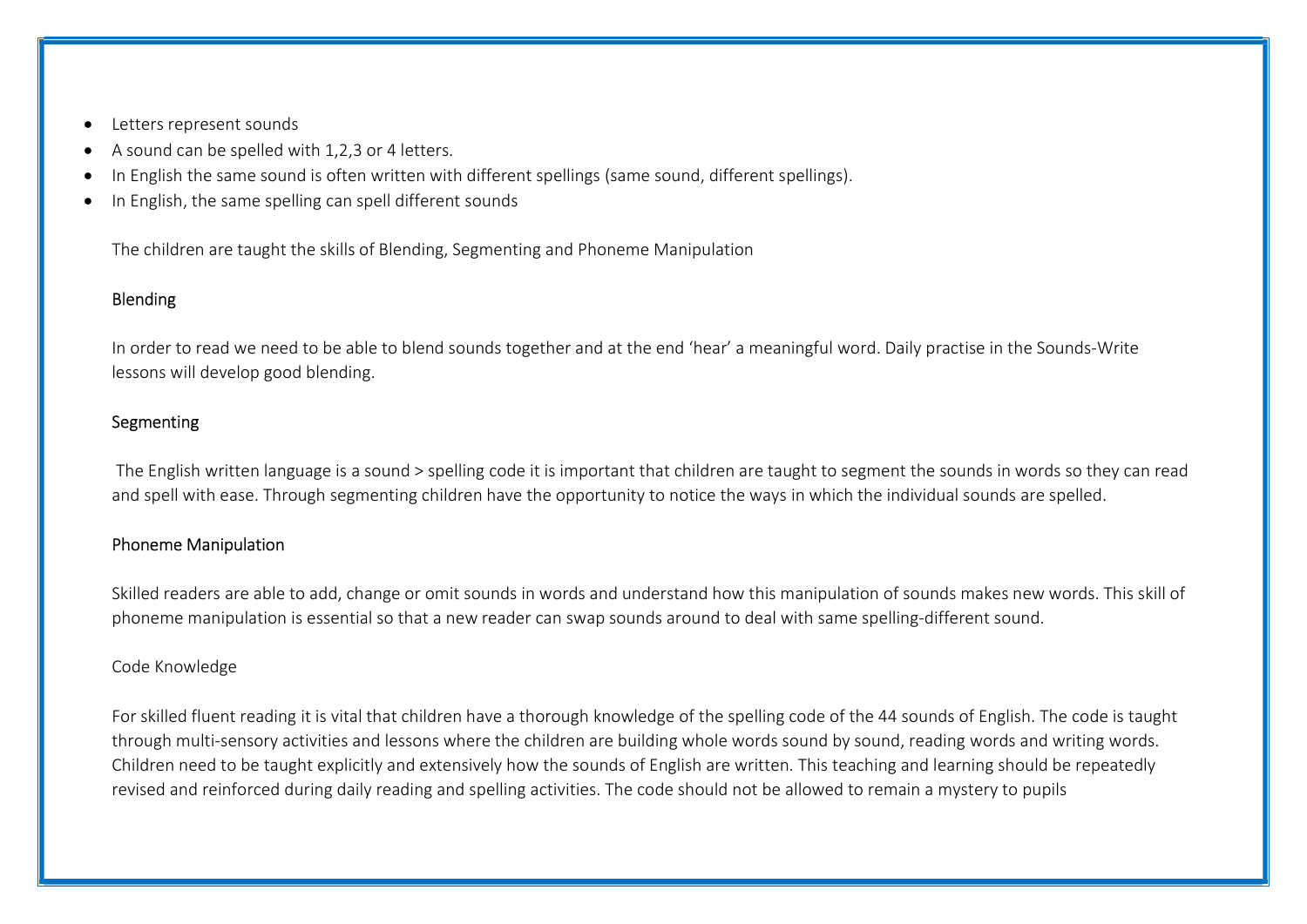The Sounds-Write (linguistic phonics) programme is based on extensive research which has isolated and examined the processes involved in learning to read and spell. Each component of the programme is carefully designed so that the developing reader/writer can be guided by explicit instruction at every critical point.

Phonics is taught daily for 30 minutes across EYFS and Key Stage One through whole class instruction progressing through the 3 main parts of the Sounds-Write programme; The Initial Code, The Extended Code and the teaching of Polysyllabic Words. Whole class instructions are supplemented through small group practice, one to one support and extension activities to enable all children in our school to be equipped with the necessary concepts, skills and knowledge to become independent in reading, writing and spelling.

#### Foundation Stage

Once initial baseline assessments have been carried out in Foundation Stage the children begin formal phonics sessions. In Foundation Stage the children are taught the Initial Code. Phonics is taught in progression of units, with a unit lasting approximately two weeks. Within each phonics session, children are taught a mixture of 3 lessons from a set of 5 lessons. Each lesson follows a script designed to enable children to focus on their learning and to prevent cognitive overload.

#### Autumn Term Initial Code (Sounds-Write Units 1-7)

Introduce an average of two 'new' sounds per week always in the context of word building (i.e. sound to letter) and practised through reading, writing sound swopping, symbol search activities etc. By the end of the Autumn Term, pupils will understand that two letters can spell one sound (e.g. bell, boss, buzz) and be able to read and spell words containing sounds from Units 1-7.

#### Spring Term Initial Code (Sounds-Write Units  $8 - 11$ )

Children will be able to read and spell words containing adjacent consonants (four and five sounds). No new sounds/spellings will be introduced at this stage. By the end of the Spring Term (or shortly after), children will have completed Unit 11 (sh, ch, th, ck, wh, ng, qu)

#### Summer Term

Bridging Lessons into the Extended Code using lesson 6, 7 & 8 Sound /f/ spellings < f ff > Sound /k/ spellings  $<$  c k ck q  $>$ Sound /l/ spellings < I II le >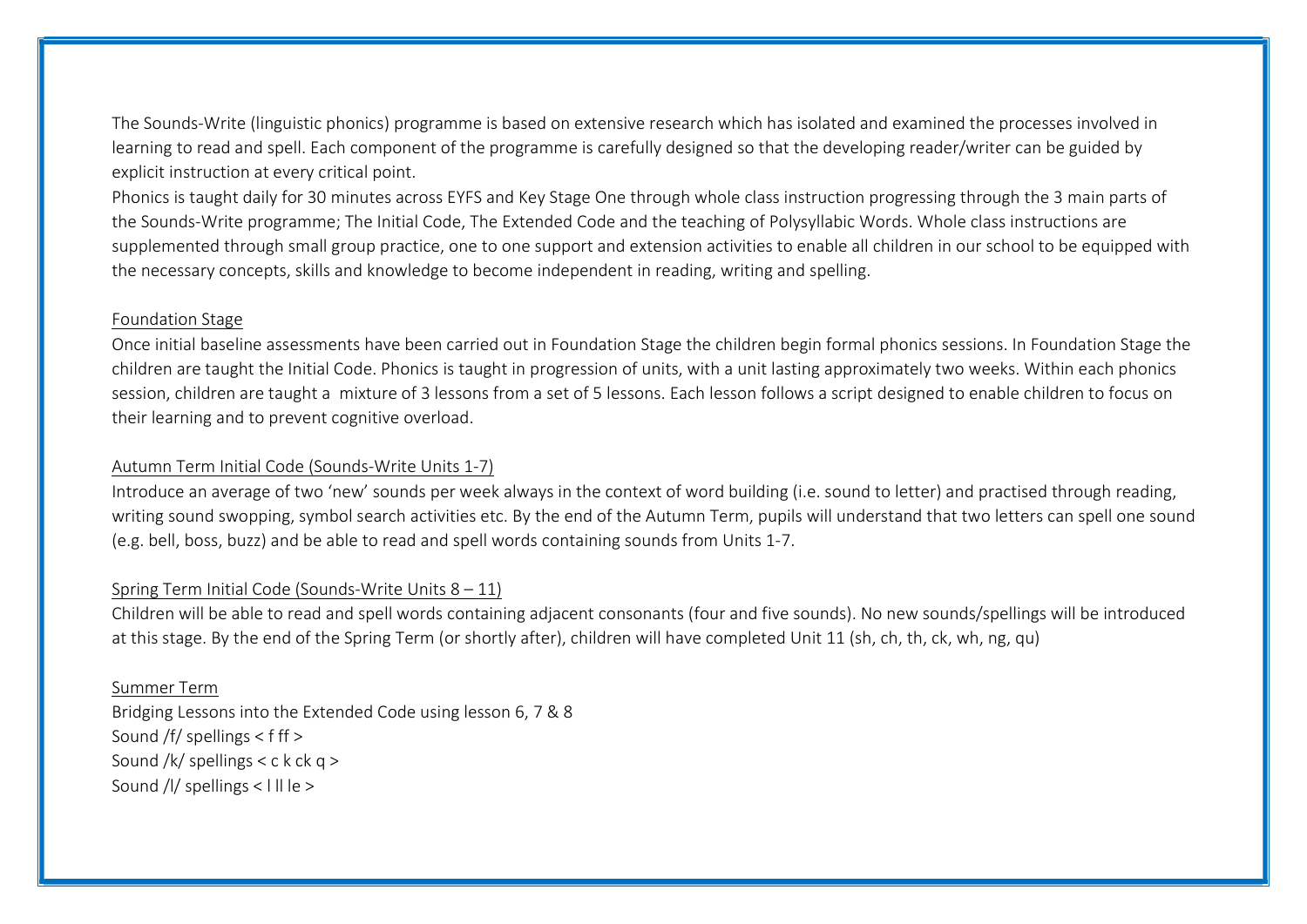Sound /c/ spellings < ch tch > Sound /s/ spellings < s ss > Through the teaching in these lessons, children will come to understand that the same sound can be spelled in different ways.

#### Key Stage One

In Year 1 children are introduced to the Extended Code (Units 1-26) where the focus is on the phonemic nature of the code(sounds) and its graphemic nature(spellings). The sounds and spellings are presented in an order which allows pupils to read the greatest number of words as early as possible. Each unit is taught over a two-week period following a set of scripted lessons and a variety of games and activities. Lessons 6-9 provide opportunities to continue teaching the concepts, skills and knowledge outlined previously.

Unit  $1 - \frac{1}{4}$  first spellings Unit  $2 - /ee$  first spellings Unit 3 – <ea> same spelling – different sound Unit  $4 - /oe/$  first spellings Unit 5 – <o> same spelling – different sound Unit 6 – 'er'- first spellings Unit 7 /e/ spellings

The term 'first spellings' refers to a limited number of the common ways to spell a sound

By doing S-W Lesson 10, children will understand that the same spelling in English can represent different sounds. By unit 4 in the Extended Code, children will also begin the work on reading and spelling words of more than one syllable (polysyllabic words). They will start with 2 syllable words and progress to 3 and even 4 syllable words for reading and writing. Sounds-Write Lessons 11, 12 and 13 & 14 will be used and Lesson 15 to analyse the spelling of polysyllabic words.

Year 2 onwards (from unit 27 of the extended code)

We continue to teach and revise the sounds and spellings of the Extended Code progressing through the Sounds-Write Units. In many cases we will revisit a sound and cover 'more spellings' (complete list of spellings for a sound). Children will continue to practise reading and spelling polysyllabic words.